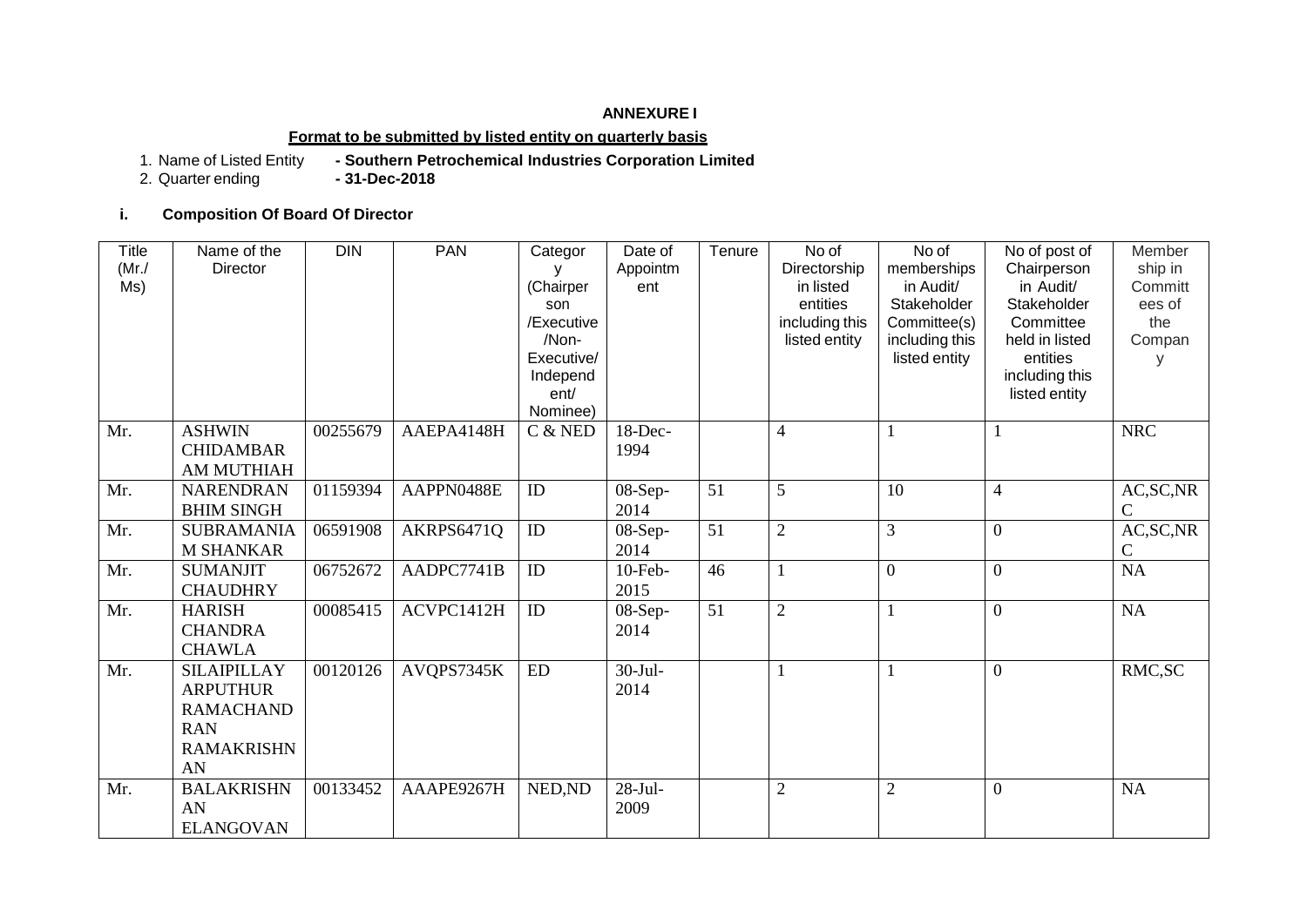| Ms. | <b>SASHIKALA</b><br><b>SRIKANTH</b>                           | 01678374 | AAIPS8299K | ID         | $08-Sep-$<br>2014  | 51 | 5 |                |                | AC         |
|-----|---------------------------------------------------------------|----------|------------|------------|--------------------|----|---|----------------|----------------|------------|
| Mr. | <b>THANJAVUR</b><br><b>KANAKARAJ</b><br><b>ARUN</b>           | 02163427 | AADPA2726J | <b>NED</b> | $07$ -Feb-<br>2018 |    | 2 | 2              | $\overline{0}$ | AC, RMC    |
| Mr. | <b>SIVATHANU</b><br>PILLAI<br><b>RADHAKRISH</b><br><b>NAN</b> | 00061723 | ACQPR0749H | ID         | $07$ -Feb-<br>2018 | 11 | 2 |                | $\overline{0}$ | <b>RMC</b> |
| Mr. | <b>SHANMUGIA</b><br><b>H VISAKAN</b>                          | 06578414 | AJIPV9021D | NED, ND    | $13$ -Jun-<br>2018 |    |   | $\overline{0}$ | $\theta$       | <b>NA</b>  |
| Mr. | <b>ARUN ROY</b><br>VIJAYAKRISH<br><b>NAN</b>                  | 01726117 | ADAPV6725C | NED, ND    | $23$ -Oct-<br>2018 |    | 3 | $\overline{0}$ | $\overline{0}$ | <b>NA</b>  |

| Company Remarks          |     |
|--------------------------|-----|
| <b>Whether Permanent</b> | Yes |
| chairperson appointed    |     |

## **ii. Composition of Committees**

#### **a. Audit Committee**

| Sr. | Name of the Director      | Category   | Chairperson/Membership | Appointment   | Cessation |
|-----|---------------------------|------------|------------------------|---------------|-----------|
| No. |                           |            |                        | Date          | Date      |
|     | <b>SUBRAMANIAM</b>        | ID         | Member                 | 29-May-2013   |           |
|     | <b>SHANKAR</b>            |            |                        |               |           |
|     | THANJAVUR KANAKARAJ       | <b>NED</b> | Member                 | 07-Feb-2018   |           |
|     | <b>ARUN</b>               |            |                        |               |           |
|     | <b>SASHIKALA SRIKANTH</b> | ID         | Chairperson            | $21-Sep-2015$ |           |
|     | NARENDRAN BHIM SINGH      | ID         | Member                 | 27-Jan-2009   |           |

| ∵ompany ت<br>: Remarks |     |
|------------------------|-----|
| Whether<br>Permanent   | Yes |
| chairperson appointed  |     |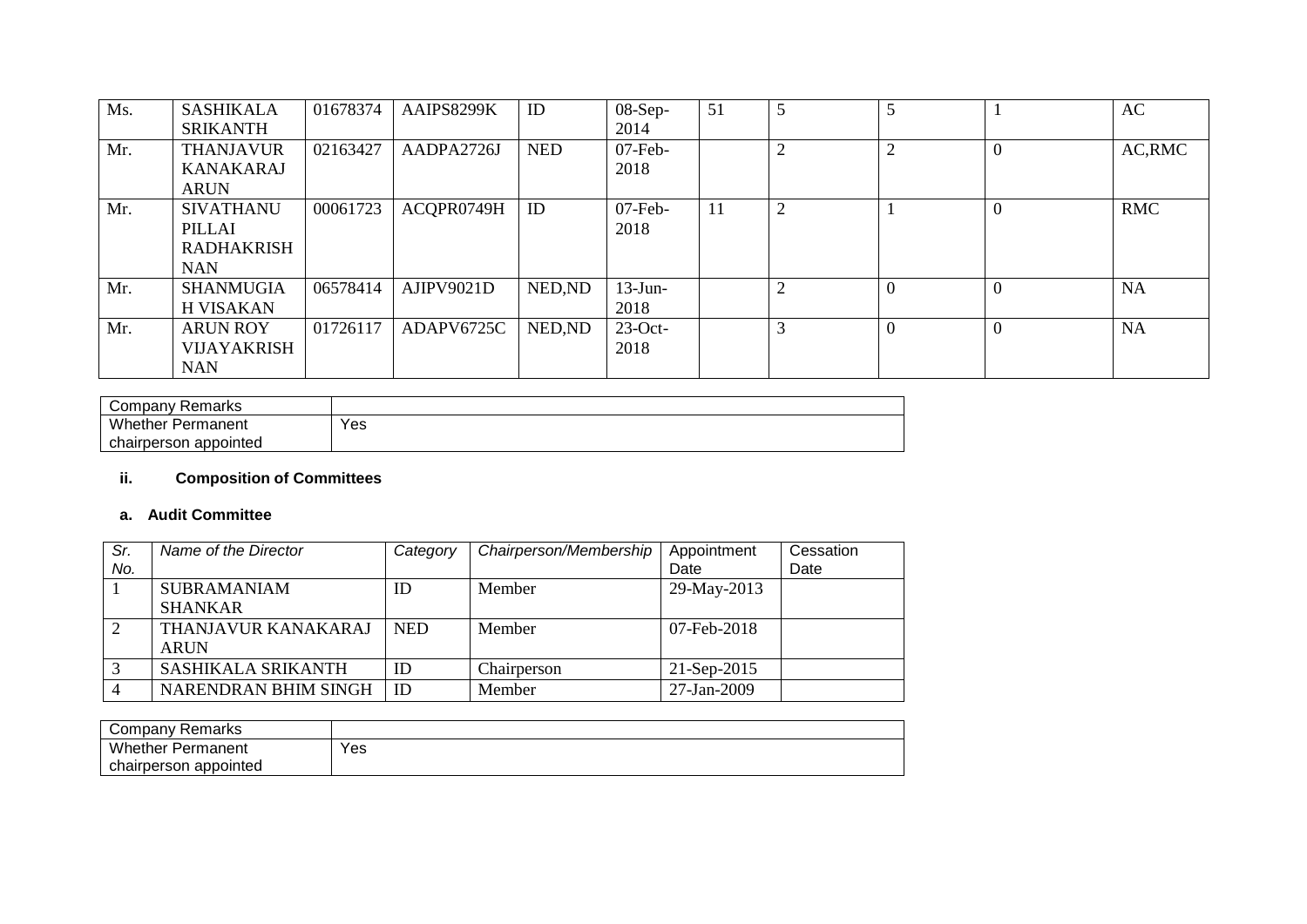# **b. Stakeholders Relationship Committee**

| Sr. | Name of the Director       | Category | Chairperson/Membership | Appointment       | Cessation |
|-----|----------------------------|----------|------------------------|-------------------|-----------|
| No. |                            |          |                        | Date              | Date      |
|     | <b>SILAIPILLAYARPUTHUR</b> | ED.      | Member                 | $18$ -May-        |           |
|     | <b>RAMACHANDRAN</b>        |          |                        | 2017              |           |
|     | <b>RAMAKRISHNAN</b>        |          |                        |                   |           |
|     | NARENDRAN BHIM SINGH       | ID       | Chairperson            | $27 - Jan - 2009$ |           |
| 3   | <b>SUBRAMANIAM SHANKAR</b> | ID       | Member                 | $29$ -May-        |           |
|     |                            |          |                        | 2013              |           |

| Company Remarks       |     |
|-----------------------|-----|
| Whether<br>Permanent  | Yes |
| chairperson appointed |     |

## **c. Risk Management Committee**

| Sr. | Name of the Director       | Category   | Chairperson/Membership | Appointment   | Cessation |
|-----|----------------------------|------------|------------------------|---------------|-----------|
| No. |                            |            |                        | Date          | Date      |
|     | <b>THANJAVUR KANAKARAJ</b> | <b>NED</b> | Member                 | 07-Feb-2018   |           |
|     | <b>ARUN</b>                |            |                        |               |           |
| 2   | <b>SIVATHANU PILLAI</b>    | ID         | Chairperson            | $17-May-$     |           |
|     | <b>RADHAKRISHNAN</b>       |            |                        | 2018          |           |
| 3   | <b>SILAIPILLAYARPUTHUR</b> | ED.        | Member                 | $07-Nov-2014$ |           |
|     | <b>RAMACHANDRAN</b>        |            |                        |               |           |
|     | <b>RAMAKRISHNAN</b>        |            |                        |               |           |

| Company Remarks          |     |
|--------------------------|-----|
| <b>Whether Permanent</b> | Yes |
| chairperson appointed    |     |

#### **d. Nomination and Remuneration Committee**

| Sr. | Name of the Director       | Category   | Chairperson/Membership | Appointment       | Cessation |
|-----|----------------------------|------------|------------------------|-------------------|-----------|
| No. |                            |            |                        | Date              | Date      |
|     | <b>SUBRAMANIAM SHANKAR</b> | ID         | Member                 | 29-May-2013       |           |
|     | NARENDRAN BHIM SINGH       | ID         | Chairperson            | $27 - Jan - 2004$ |           |
|     | ASHWIN CHIDAMBARAM         | $C \&$     | Member                 | 28-May-2014       |           |
|     | <b>MUTHIAH</b>             | <b>NED</b> |                        |                   |           |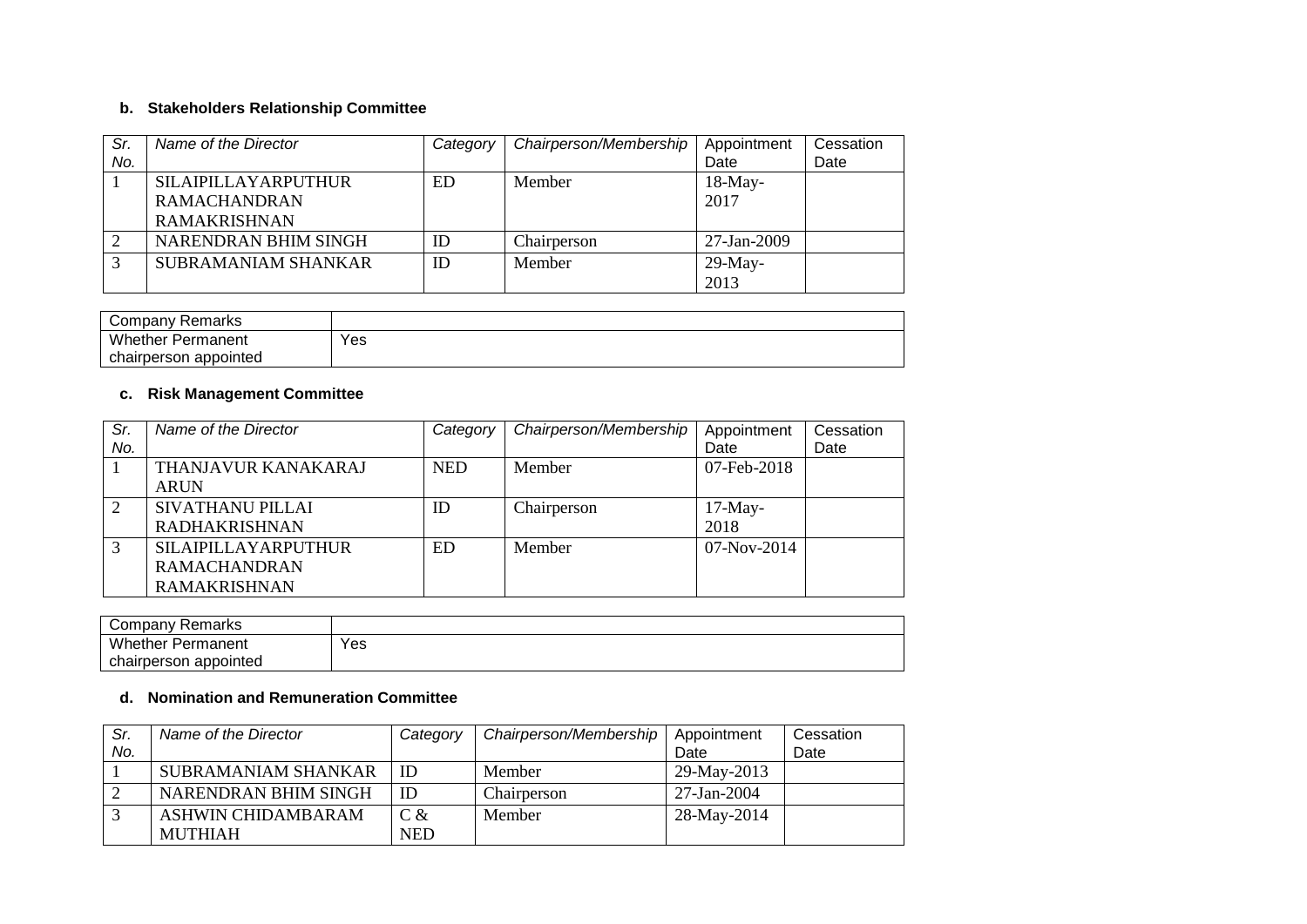| Company Remarks          |     |
|--------------------------|-----|
| <b>Whether Permanent</b> | Yes |
| chairperson appointed    |     |

## iii. **Meeting of Board of Directors**

| Date(s) of Meeting (if any) in the previous quarter | Date(s) of Meeting (if any) in the relevant quarter |
|-----------------------------------------------------|-----------------------------------------------------|
| $07-Aug-2018$                                       | 23-Oct-2018                                         |

| Company Remarks               |    |
|-------------------------------|----|
| Maximum gap between any       | 76 |
| two consecutive (in number of |    |
| days)                         |    |

## iv. **Meeting of Committees**

| <b>Name of the Committee</b>                  | Date(s) of<br>meeting during<br>of the committee<br>in the previous<br>quarter | Date(s) of<br>meeting of the<br>committee in the<br>relevant quarter | <b>Requirement of</b><br><b>Quorum met</b><br>(details) | Whether<br>requirement of<br>Quorum met<br>(Yes/No) |
|-----------------------------------------------|--------------------------------------------------------------------------------|----------------------------------------------------------------------|---------------------------------------------------------|-----------------------------------------------------|
| <b>Audit Committee</b>                        | 07-Aug-2018                                                                    | 23-Oct-2018                                                          | 4                                                       | Yes                                                 |
| <b>Stakeholders Relationship</b><br>Committee | 07-Aug-2018                                                                    | 23-Oct-2018                                                          | 3                                                       | Yes                                                 |
| <b>Stakeholders Relationship</b><br>Committee |                                                                                | $17 - Dec-2018$                                                      | $\overline{2}$                                          | <b>Yes</b>                                          |
| <b>Risk Management</b><br>Committee           | 03-Aug-2018                                                                    | 09-Oct-2018                                                          | 3                                                       | Yes                                                 |

| Company Remarks               |    |
|-------------------------------|----|
| Maximum gap between any       | 76 |
| two consecutive (in number of |    |
| days) [Only for Audit         |    |
| Committeel                    |    |